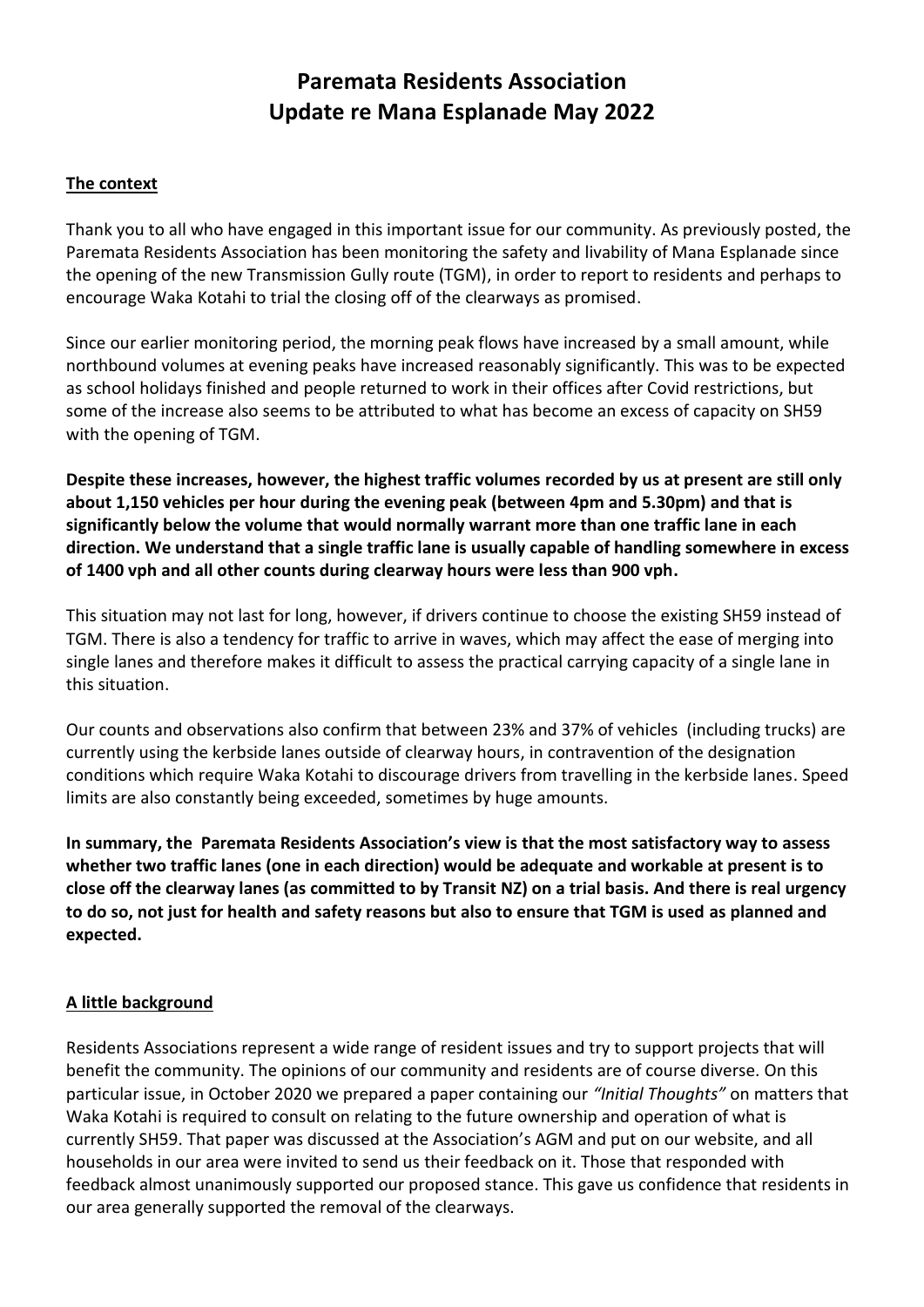To get more detailed feedback, however, the Association recently canvassed (by way of a letterbox drop) the views of residents adjoining Mana Esplanade. Replies representing approximately 50 households were received, and all but one indicated support for closure of the clearways in conjunction with the opening of TGM, as promised. Many of the respondents outlined their experience and observation of the dangers, anxieties, hostility, and inconvenience associated with the clearway operations. It is understandable, therefore, that those residents do not support the present plan to continue this dangerous and unhealthy situation for what seems likely to be more than 12 months, when there appears to be no good reason to do so.

## **Transit New Zealand's commitments in relation to Mana Esplanade**

The reasons for the commitments made by Transit NZ (presented in front of the Environment Court and confirmed in a *"Heads of Agreement"* signed by PCC and GWRC) - especially the commitment to *"remove the clearways through Mana in conjunction with the opening of TGM"* - have not changed and are probably even more important now because of the government's climate change obligations. In particular Transit NZ and the Environment Court were aware of the substandard (but temporary) nature of the clearways and recognized *"that additional traffic capacity is not desirable in the community once TGM is completed"*. For a government agency or local authority to ignore such important commitments without offering any prior consultation or valid reasons, we believe is unacceptable – **regardless of how long ago the commitments were made**.

For more than 50 years the Association (initially on its own, then with strong support from the Plimmerton Residents Association, TRANSMAC and PCC) has fought to save our harbour and beaches from government roading proposals and to reduce the community severance caused by SH1 running through the coastal communities. Mana residents have also played a major role in keeping the highway workable over the last 16 years or more, by supporting increases in the clearway hours and generally following the Association's advice to avoid parking in the kerbside lanes at any times when there was a likelihood that traffic volumes could be heavy.

It needs to be understood, however, that providing parking is not the most important function of the kerbside lanes outside clearway hours. The reason for creating the clearway lanes through Mana was to provide extra traffic capacity on this section of road at peak times *"during the interim period pending construction of the Inland Highway route"*. Outside of clearway times, the kerbside lanes were intended to **allow for parking and safer cycling, as well as providing a buffer for those using the footpaths and occupying adjacent properties in terms of noise, vibration, fumes, and safety of access**. These important roles are emphasized in the designation conditions requiring Waka Kotahi to encourage and instruct all vehicles to use the centre lanes whenever the clearways are not in operation.

Failure to follow or enforce those instructions has many obvious but also many insidious adverse effects on health and safety **which are not visible to passing motorists or even many of those being affected**. When approximately one third of all motorists (including truck drivers) are ignoring the instructions, it is clear that the intent of the conditions is not being complied with.

### **What we have been seeking**

**The opening of Transmission Gully has gone a long way towards achieving the goals sought by the coastal communities but the chances of gaining all the expected benefits from Transmission Gully are**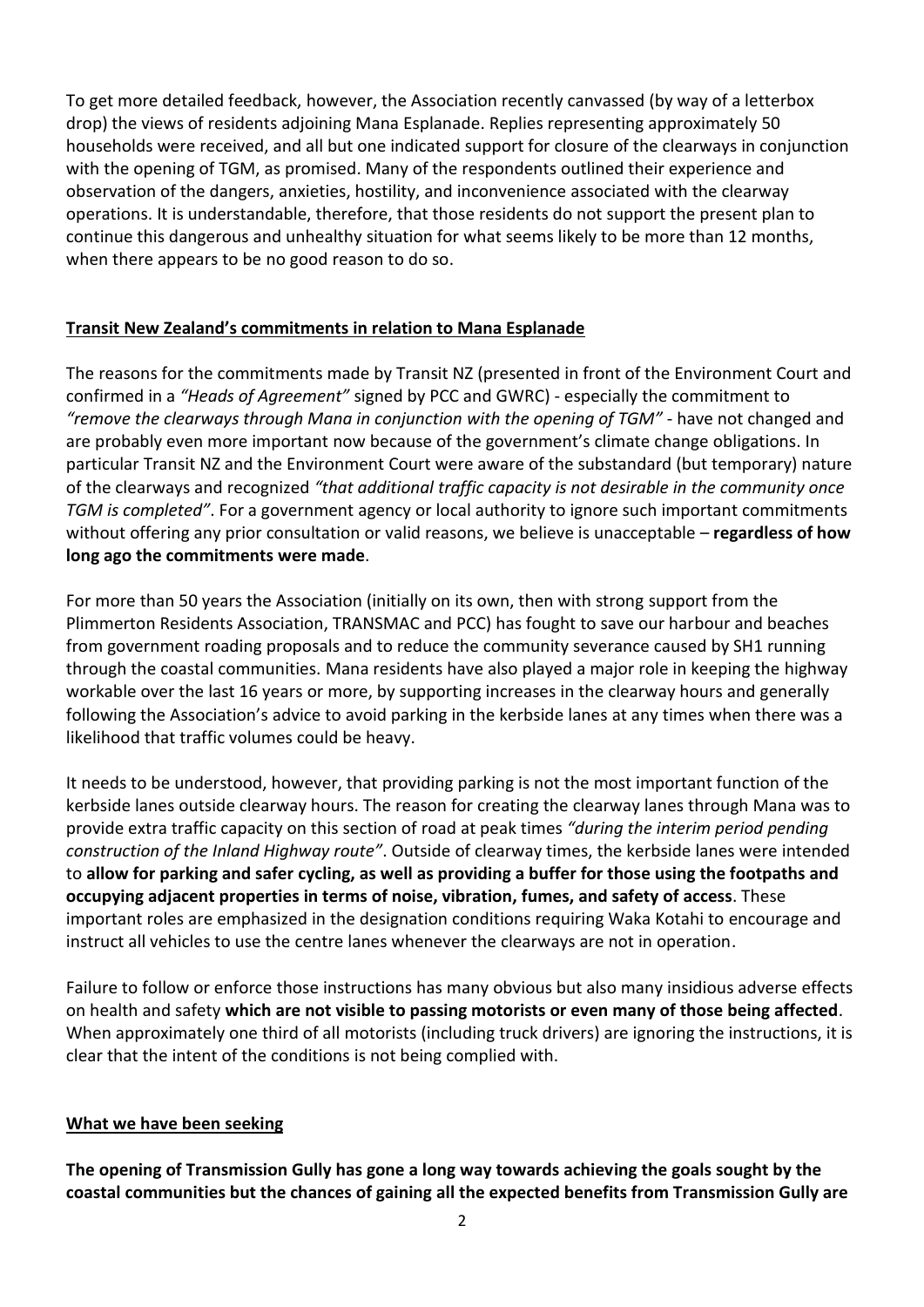**now being put at risk because of an unwillingness to honour past commitments or to understand the reasons for them. As a result, this opportunity to evaluate the benefits of reverting to two traffic lanes, even on a trial basis, is being denied due to misplaced fear and muddled perceptions of the future.**

What we have been asking for is very simple and we believe needs to be done as soon as possible. It involves closing off the kerbside lanes to through traffic with temporary stakes or kerb extensions, leaving room for cars to park against the kerb and for cyclists to ride on the outside of any parked cars but not in the traffic lanes. (Changes to the phasing of the traffic lights should also be trialled now to, for instance, reduce the build-up of cars exiting the Ngati Toa Domain.)

The prospect of increased traffic from future developments is not relevant at this stage and we believe closure of the clearway lanes is the only reliable way to assess whether two traffic lanes are likely to be sufficient now. It will also provide the most robust basis for making informed decisions and forecasts both for now and for the future. And, at the same time, it will provide the opportunity to evaluate a number of other questions that need to be addressed before any long-term decisions are made. As noted in our requests to Waka Kotahi and feedback to Esplanade residents, questions remain about whether just two traffic lanes will, for instance:

- Lead to more stopping and starting at the lights (with or without changes to the light phasing)
- Cause shorter or longer waits for vehicles entering or exiting properties
- Improve or worsen sight lines for drivers, cyclists, scooters, and pedestrians
- Help or hinder the efficiency of rubbish collections
- Improve or worsen access to adjacent shops or businesses
- Provide sufficient capacity in times of emergency

Answers to these questions will allow identified downsides to be weighed against the health, safety and other benefits of closing the clearways. The danger of leaving things as they are will be that more and more motorists (including truck drivers) will move back to using what they now consider an even more attractive option than TGM, more people will use their own vehicles rather than the train, and some commuters will change their travel times and increase peak flows. **We have no doubt that trialling closure of the clearways now (particularly when we know the clearways have been a factor in so many crashes and other incidents) is the most responsible thing to be doing.**

### **Whose responsibility is it?**

This brings us to the parking exercise carried out by residents a few weeks ago. What that exercise confirmed for us was that **residents are not generally prepared (for many reasons) to park on the road to do (only partially) the job that Transit NZ and the Environment Court expected Waka Kotahi to do by removing the clearways in conjunction with the opening of TGM**. For many residents, there is no need to park on the road because they have sufficient parking space on their properties. Others prefer to park elsewhere because experience has told them that there is a high risk that vehicles parked on Mana Esplanade will be damaged, or they will be abused by passing motorists. Others face insurance or other issues. And for all of them, having to shift their vehicles at clearway times would be a real hassle.

The responsibility for closing off the kerbside lanes lies with Waka Kotahi at present and should be a very quick and simple job if the will were there. At the same time, we believe that the PCC has a responsibility to ensure that the designation conditions are being met by Waka Kotahi and with about